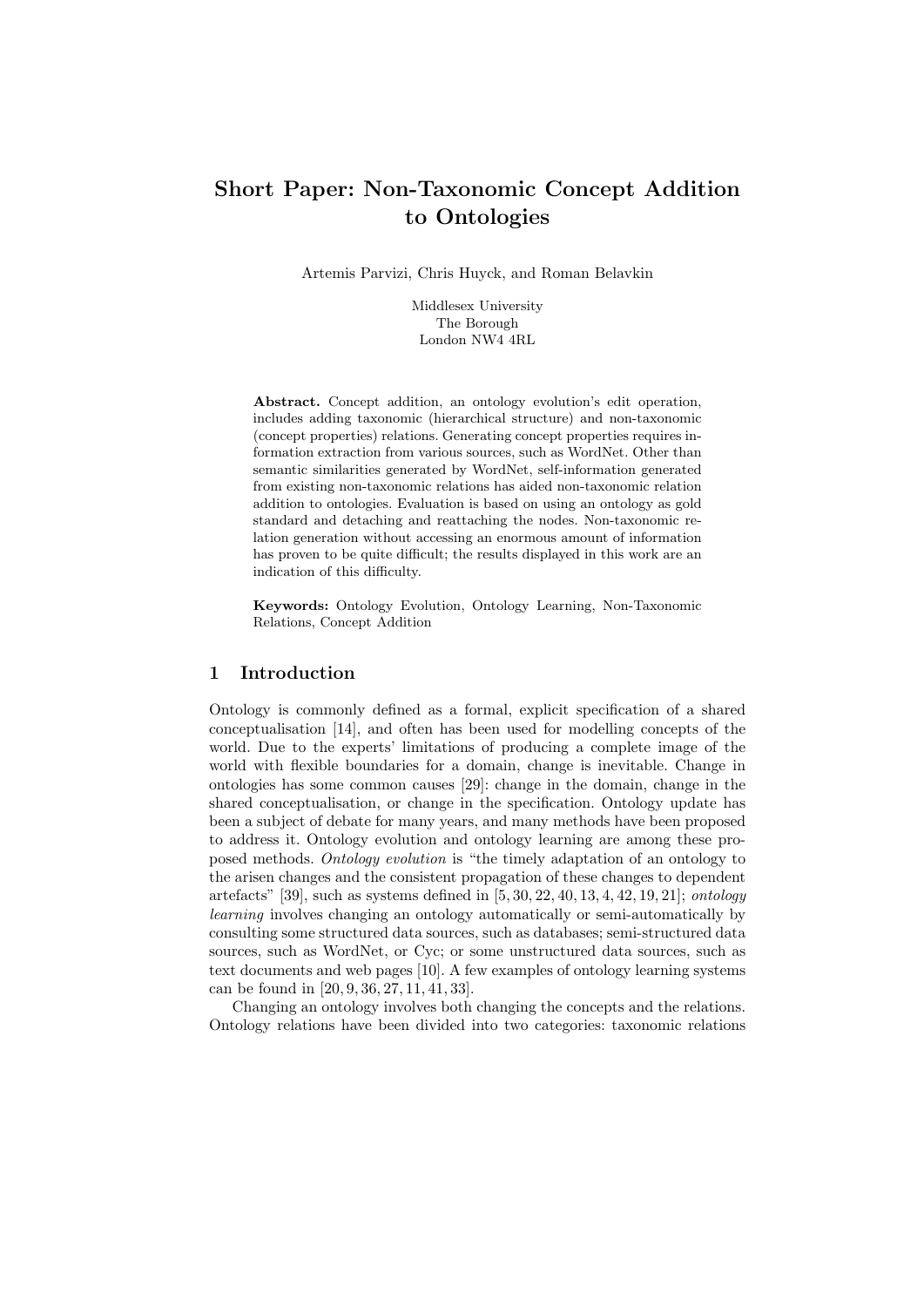such as subClassOf and disjointWith in OWL [2], and non-taxonomic relations which covers most of the other OWL relations. On one hand, taxonomic relations provide a structure to ontologies and are crucial. On the other hand, non-taxonomic relations by presenting meaning add depth to the ontology. Regardless of using the term ontology evolution or ontology learning, commonly, ontology update involves changing both taxonomic and non-taxonomic relations.

A fundamental design operation for having a successful ontology evolution application includes concept addition [24, 15]. To address concept addition, two approaches (Approach I (see Section 4.1) and Approach II (see Section 4.2)) have been introduced in which ontology graphs (see Section 2) and semantic similarity (see Section 3) have been employed.

### 2 Ontology Graph

The definition of an ontology in this paper is a set C of concepts and a set of relations  $R_1, \ldots, R_n, R_i \subset C \times C$ . Since multiple relations with different labels are allowed to exist in ontologies, labelled graphs also known as multigraphs  $(G = (V, E_1, \ldots, E_n))$  with the set of vertices  $V \iff C$  and a set of edges  $E_i \iff R_i$  are a logical choice of representing them. A graph with the stated characteristics is called an ontology graph and is able to cover all important structural OWL ontology features including individuals, classes, relations, object properties, datatype properties, and restrictions [23]. The notion of ontology graph in this work is an extended version represented in  $[26, 16, 34, 17, 3, 25]$ ; vertices represent concepts, individuals, restrictions, and values, and edges, include taxonomic OWL relations, such as subClassOf and disjointWith, and non-taxonomic relations.

### 3 Semantic Similarity

A successful ontology change application must be able to detect what needs to be changed, gather sufficient information about the element that needs to be changed, and finally decide how to implement change. Extracting relevant and sufficient information is crucial. In this work, WordNet [38] and Wikipedia as general purpose semi-structured data sources are consulted; they both are capable of generating semantic similarity distances between concepts. Semantic similarity between two or more concepts refers to the level of closeness that their meanings possess, and it is very difficult to acquire. It is common practice to use ontologies for computing the distance between two concepts and normalising the final result. In RiTa WordNet [18], the minimum distance between any two senses for the two words in the WordNet tree is returned and the result is normalised; if there is a similarity a number is retuned, and 1 if no similarity is found.

This work has generated semantic similarities from Wikipedia as well. Although many have mentioned that Wikipedia is much richer and a far better source [35, 7, 32, 37], the result acquired from Wikipedia were not as promising as WordNet. Often semantic Wikipedia APIs only consult the infoboxes for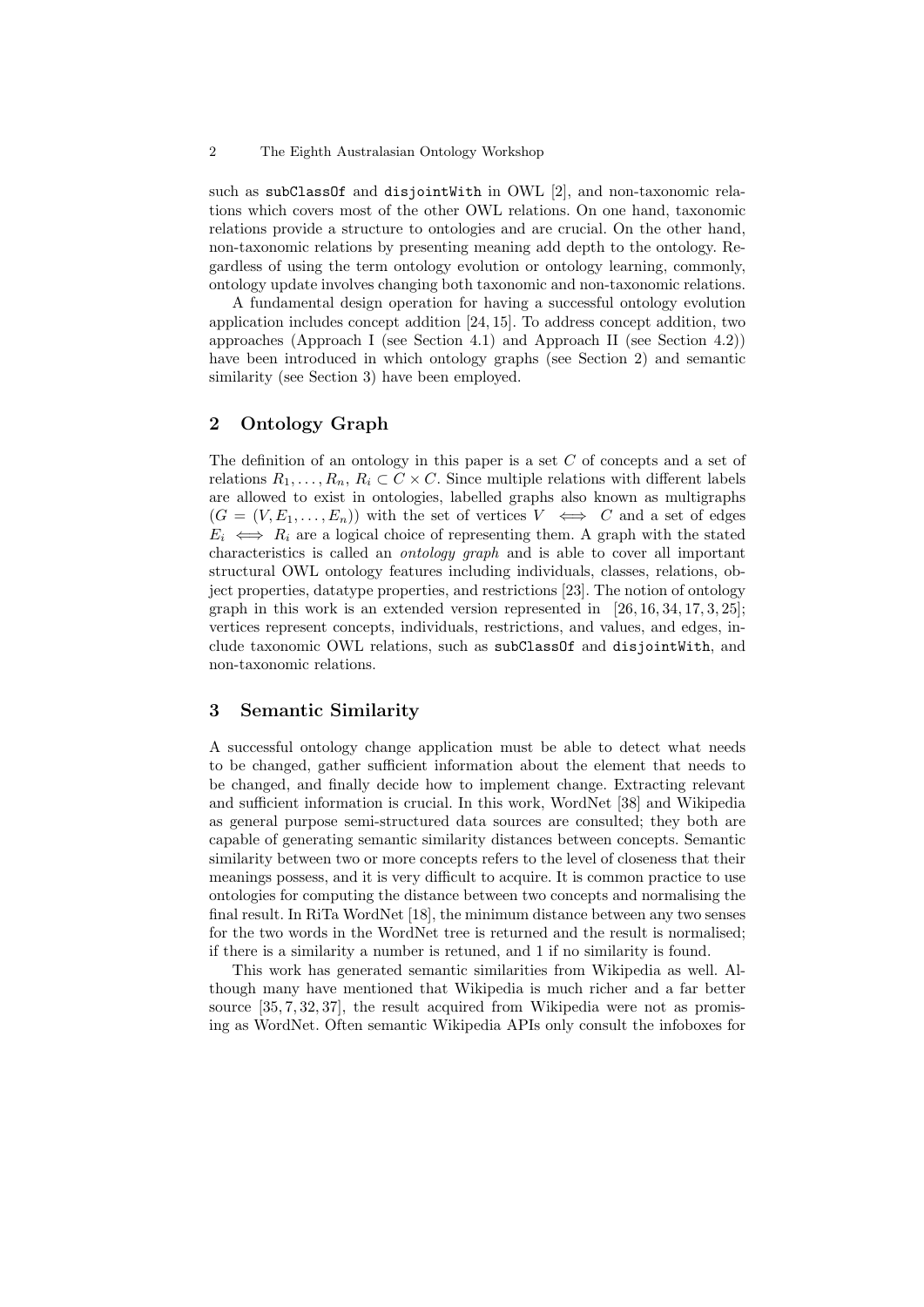generating semantic similarity; lack of word sense when extracting concepts is identified as another shortcoming [37].

## 4 Methodology

Ontology development is highly dependent on ontology experts, and domain experts. The perception of an expert about a correct or an incorrect relation may differ from another expert. This issue has contributed to the complexity of ontology development and update. Nonetheless, this work proposes that when adding a non-taxonomic relation, provided that the consistency of the ontology holds and the ontological statement is semantically correct, the new statement is as welcomed as any existing statement. For example when given the three concepts Student, Library, and Group, and the relation memberOf, an expert might generate Student memberOf some Library, Student memberOf some Group, or both. Absence of either of these two statements will not make the ontology incorrect but in certain circumstances it can be claimed that the ontology is less accurate. The same justification holds when a system is automatically generating non-taxonomic statements.

Commonly when generating non-taxonomic statements, a common approach is to provide a set of possible properties for each concept, rank them according to their frequencies, and finally according to some criteria select the highly probably one. However, this work does not intend to generate new properties for concept, but to assign an existing property to an input concept. Non-taxonomic relations can be classified into two general groups: object properties (intrinsic and extrinsic), and data-type properties [28]. The aim of this work is to generate intrinsic properties for a new input concept based on the existing intrinsic properties. The hypothesis is that siblings of a vertex in an ontology graph often have the same intrinsic properties assigned to different concepts.

In this work, the complete set of possible answers  $(Ans$  list) is generated. and the existing statements in the ontology  $(Cur$  list) are extracted. Ans list is a combination of an input concept I, the set of vertices  $V = V_1, V_2, \ldots, V_n$ , the set of edges  $E = E_1, E_2, \ldots, E_n$ , and the set of restrictions. Note that in this work only the two restrictions some and only are considered. Sample statements for the following approaches are as follows:

> Existing Statement:  $V_1$  E<sub>1</sub> some  $V_2$ Generated Statement:  $I E_1$  some  $V_3$

### 4.1 Approach I

The members of list Ans for an input concept  $I$ ,  $m$  vertices, the two restrictions, and n edges will be  $4 \times m \times n$  which comparative to list Cur are numerous. This approach consists of a number of filters to prune Ans list according to Cur list with the aid of various semantic similarities. To be able to apply semantic similarities, a random entropy or self-information approach has been selected.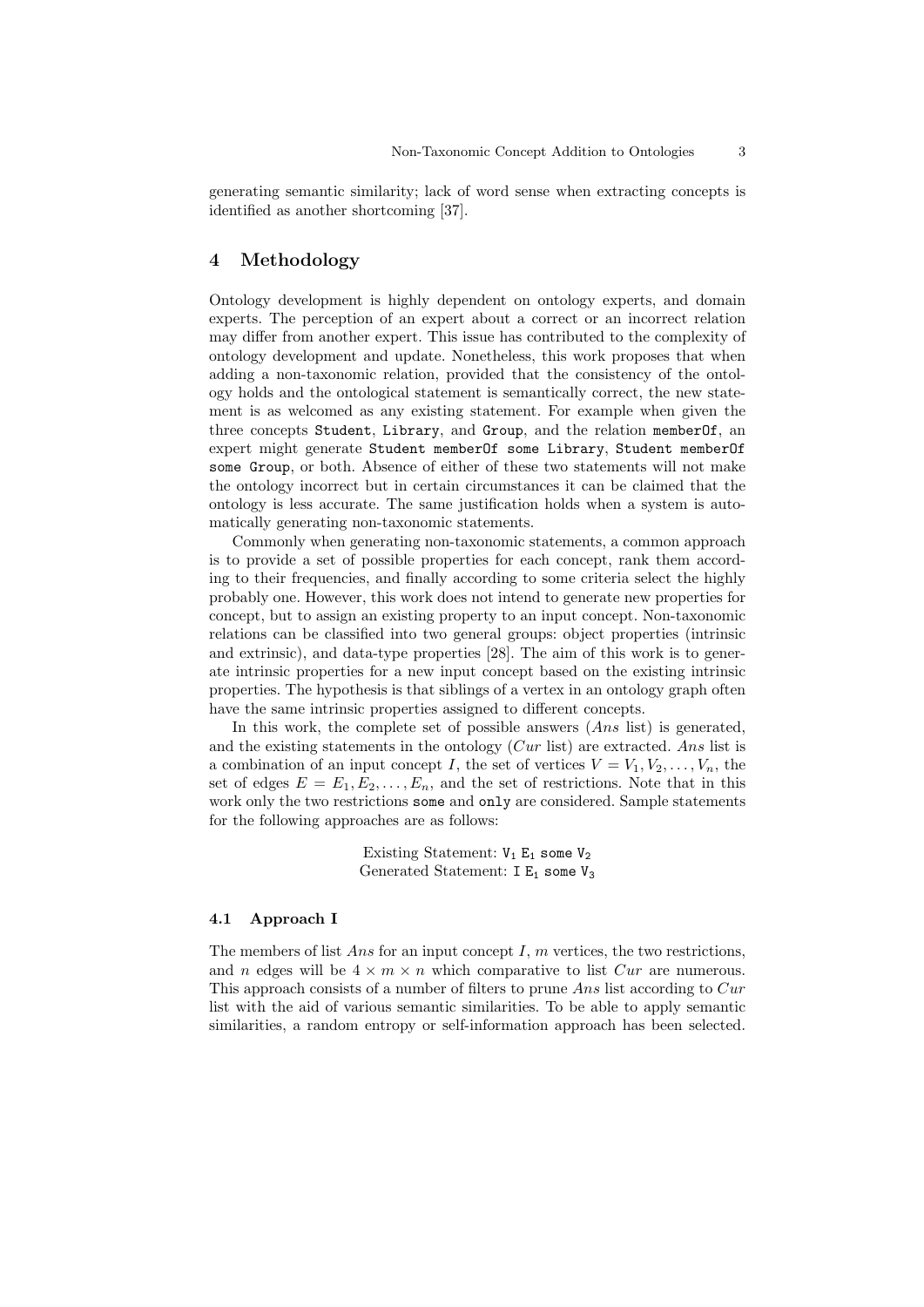Probability of the event of randomly connecting  $a$  to  $b$  by an  $R_i$  relation is defined by  $P(e) = P((a, b) \in R_i)$ . The prior probability therefore being  $P(e) = \frac{1}{k}$ , where k is the number of possible links  $(a, b) \in R_i$ . Given some semantic similarity distances (see Section 3)  $s(a, b) \in [0, 1]$ , the posterior probability of a connection assuming a dependency between e and  $s(a, b)$  is:

$$
P(e \mid s(a, b)) \neq P(e)
$$

Since  $s(a, b)$  is a similarity distance (taking values in [0, 1] with 0 corresponding to the most similar), it can be assumed that the posterior probability of connection monotonically depends  $(\infty)$  on  $1 - s(a, b)$ :

$$
P(e \mid s(a, b)) \propto 1 - s(a, b)
$$

The monotonicity for two events  $e_1 = (a, b)$  and  $e_2 = (a, c)$  means the following:

$$
s(a,b) \ge s(a,c) \Longleftrightarrow 1 - s(a,b) \le 1 - s(a,c)
$$

$$
\implies P(e_1 \mid s(a,b)) \le P(e_2 \mid s(a,c))
$$

The probability can be used to compute self-information as follows [6]:

$$
h(a,b) = -\log(P(e \mid s(a,b)))
$$
  

$$
\approx -\log(1 - s(a,b)))
$$
 (1)

The first filter is called hierarchy filtering; it is based on the patterns of the siblings of the input concept. A sibling is referred to a concept with a disjoint-With relation. This work focuses on non-taxonomic patterns. For the input concept I, assuming that one of the statements in Ans is  $IE_1 onlyV_1$ , the patterns would be  $IE_1 only$  and  $E_1 onlyV_1$ . This approach only makes use of the forward patterns which in this example is  $E_1 \text{only} V_1$ . Any member of the Ans list which does not contain the same pattern as one of the members of Cur list will be excluded from Ans. Also, if the input concept I and the first concept of a member of Cur list do not have the same parent, the statement will be excluded from Ans. Presuming both the pattern and the parent is matched, when the success rate of comparing the generated statement with all the members of Cur list is more than 50%, the statement will still remain in Ans, otherwise dropped. At this stage, only the statements with the patterns similar to the existing nontaxonomic statements remain.

From this point onwards, Equation 1 will aid the pruning process. For the second filter  $Q_1 = h(I, E_1), Q_2 = h(V_3, E_1), Q_3 = h(V_2, E_1), \text{ and } Q_4 = h(V_1, E_1)$ are generated. The goal of this filter is to investigate  $Q_1 + Q_2 \leq Q_3 + Q_4 \in [0.1]$ ; if in more than half the occurrences this function holds, then the generated statement will be accepted; otherwise rejected. The aim is for the self-information of the generated statement to be less than or equal to the self-information of the current statements.

For the third filter  $Q_5 = h(I, V_1)$  and  $Q_6 = h(V_2, V_3)$  are calculated. This filter will examine that in more than half the occurrences  $Q_5 \leq Q_6 \in [0,1]$  holds.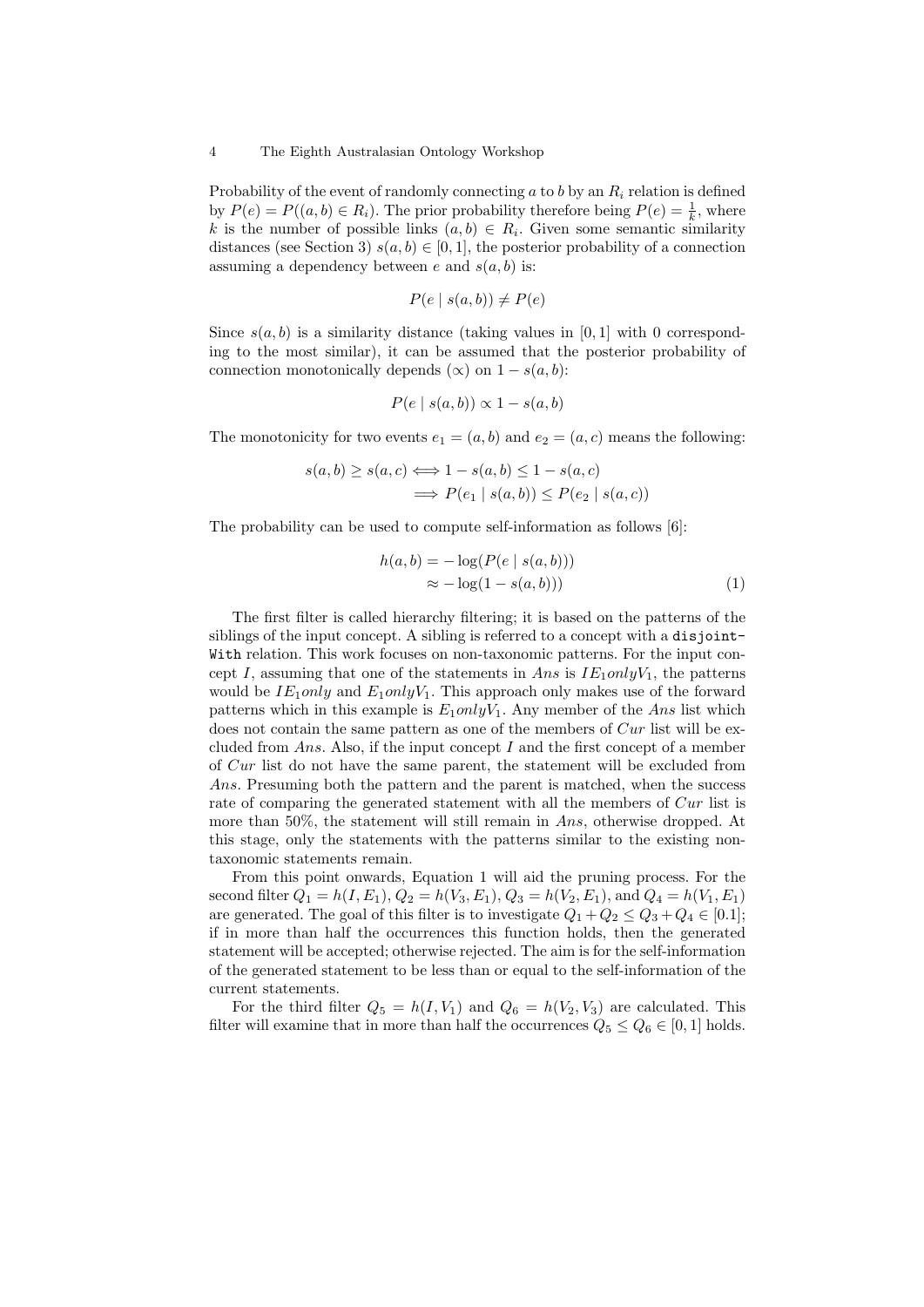The forth filter will generate  $Q_7 = h(I, V_2)$  and  $Q_8 = h(V_1, V_3)$ ; the relation  $Q_7 \leq Q_8 \in [0,1]$  must hold in more than half the occurrences for the generated statement to be accepted.

The last filter will generate the self-information among all the members of the generated and the current statement:

### $Q_i = h(Statement\ from\ Ans\ list, Statement\ from\ Cur\ list)$

The result generated by  $Q_i$  are sorted and the k most similar statements selected. Tables 1 and 2 display the results when  $k = 2$ .

### 4.2 Approach II

The members of the Ans list have to be pruned according to the members of  $Cur$ list. A comparison between all the members of both lists is made. Providing that a statement from one of lists has the same relation and restriction (for example  $E_K$  Some or  $E_K$  Only) as the other list, the occurring pattern and its frequency is recorded. The list containing the patterns  $Pat$  will be sorted ascending with regard to the frequencies, and the top half selected. Those statements in Ans which do not contain these patterns will be omitted from the final answer pool. The statement  $V_1$   $E_1$  some  $V_2$  contains two patterns; (1)  $E_1$  some  $V_2$  and (2)  $V_1$  $E_1$  some.

The aim of this step is to prune Ans list according to the patterns in  $Cur$ list; there is a trade off to this filter, some semantically correct statements will not be validated due to the low or lack of frequencies.

Hierarchy filtering as discussed in approach (I) will filter the remaining members of the Ans list. When the siblings of the input concept contain a nontaxonomic relation which have occurred in more than 50% of the cases and this taxonomic relation is among the remaining members of the Ans list, this statement will be accepted, otherwise rejected from Ans list.

### 4.3 Transitive Reduction

Both of the introduced approaches have the potential of producing transitive relations, which from the consistency point of view have to be eliminated. Inheritance through the hierarchy has to be modelled in an ontology graph. Transitive reduction on directed graphs is the answer to this problem. Presuming there is the possibility of representing information in the directed graph  $G$  with fewer arcs than the current amount, then that is the solution [1]. Graph  $G'$  will be the transitive reduction of  $G$  if it satisfies the following conditions:

- 1. A direct path between  $v$  and  $u$  in  $G'$  exists, if a direct path between  $v$  and  $u$  in G exists.
- 2. There is no graph with fewer arcs than  $G'$  satisfying the above condition.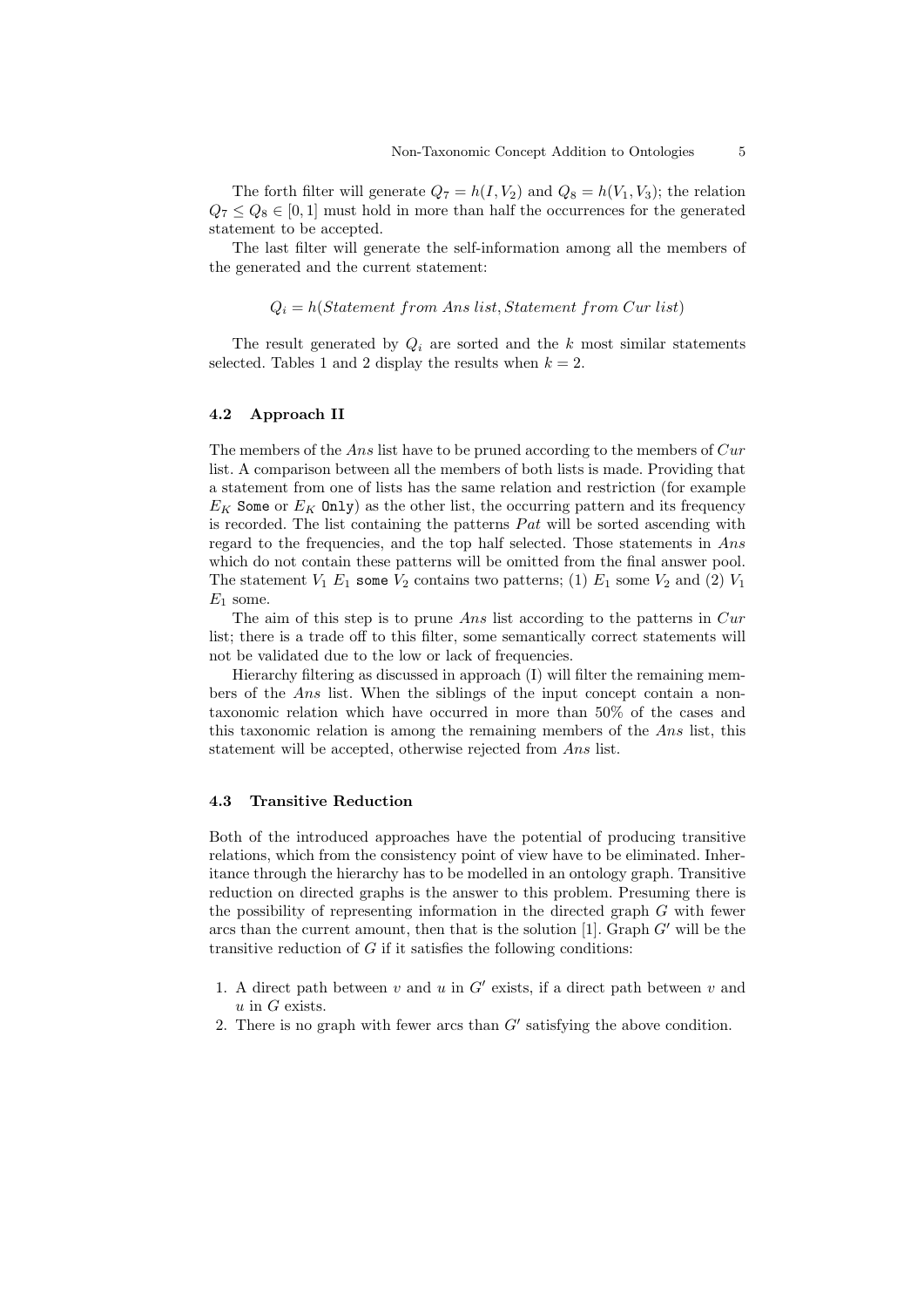For approach (II), since all the remaining members of the Ans list are selected, transitive reduction is applied after the last step. However, approach (I) is more complicated due to selecting the top  $k$  generated relations. Transitive reduction can be applied before or after the top  $k$  selection, which this work has adopted the latter. Regardless of the approach, in situations in which a child inherits a property and the algorithm identifies this transitive property, the property is dropped.

### 4.4 Evaluation

This work has adopted an evaluation mechanism based on precision and recall measurements [8, 12]. The strategy is to select a well-structured ontology and after converting it into an ontology graph, detach the vertices one by one; the system will attempt to reattach the vertex to the graph optimally with the original relations and at the original location [31]. A comparison between the number of *removed* edges in the original ontology graph  $(O)$  and the modified graph  $(O')$  is made. Assuming concepts  $c_1$  and  $c_2$  and relation  $R_k$  are present in  $O'$ , the hypothesis is to examine O and determine whether  $c_1$  and  $c_2$  are related by  $R_k$  or not. Accepting the hypothesis indicates that O contains an edge corresponding to  $c_1R_kc_2$ ; rejecting is when there is no such edge in O. The overall count of correct edges in  $O'$  relative to the numbers of all edges in  $O'$ or O respectively will produce precision and recall. F-measure is a more just measurement since precision and recall are distributed evenly.

$$
P(E', E) = \frac{|E \cap E'|}{|E'|} \qquad R(E', E) = \frac{|E \cap E'|}{|E|}
$$

$$
F(E', E) = 2 \times \frac{P(E', E)R(E', E)}{P(E', E) + R(E', E)}
$$

Other than studying the effect of a single concept addition, the effect of adding a sequence of concepts also has to be studied. The order in which concepts a and b are added to the system has an effect on the non-taxonomic relations generated; generally, the semantic richness of the ontology is affected by the existing concepts and relations. This work has studied the effect of adding two  $(p = 2)$  and ten  $(p = 10)$  concepts to the ontology graph. Due to all the input concepts being known, the average of all the possible orders have been displayed.

Approaches (I) clearly has better results than approaches (II) excluding one exception. The more frequent a pattern, the higher the probability of it being selected; also, the closer the pattern in the hierarchy, the greater the likelihood of it being the final answer. The major difference between the two approaches other than the F-measure is in the number of statements being selected as the final answer. In the approach (I), the number of statements selected has a limit; as a result, fewer unmatched statements are selected. However, approach (II) has no limit on the number of generated statement, but at the same time more unmatched statements are in the final answer pool. The reason this paper is using the expression unmatched instead of incorrect is that studying the final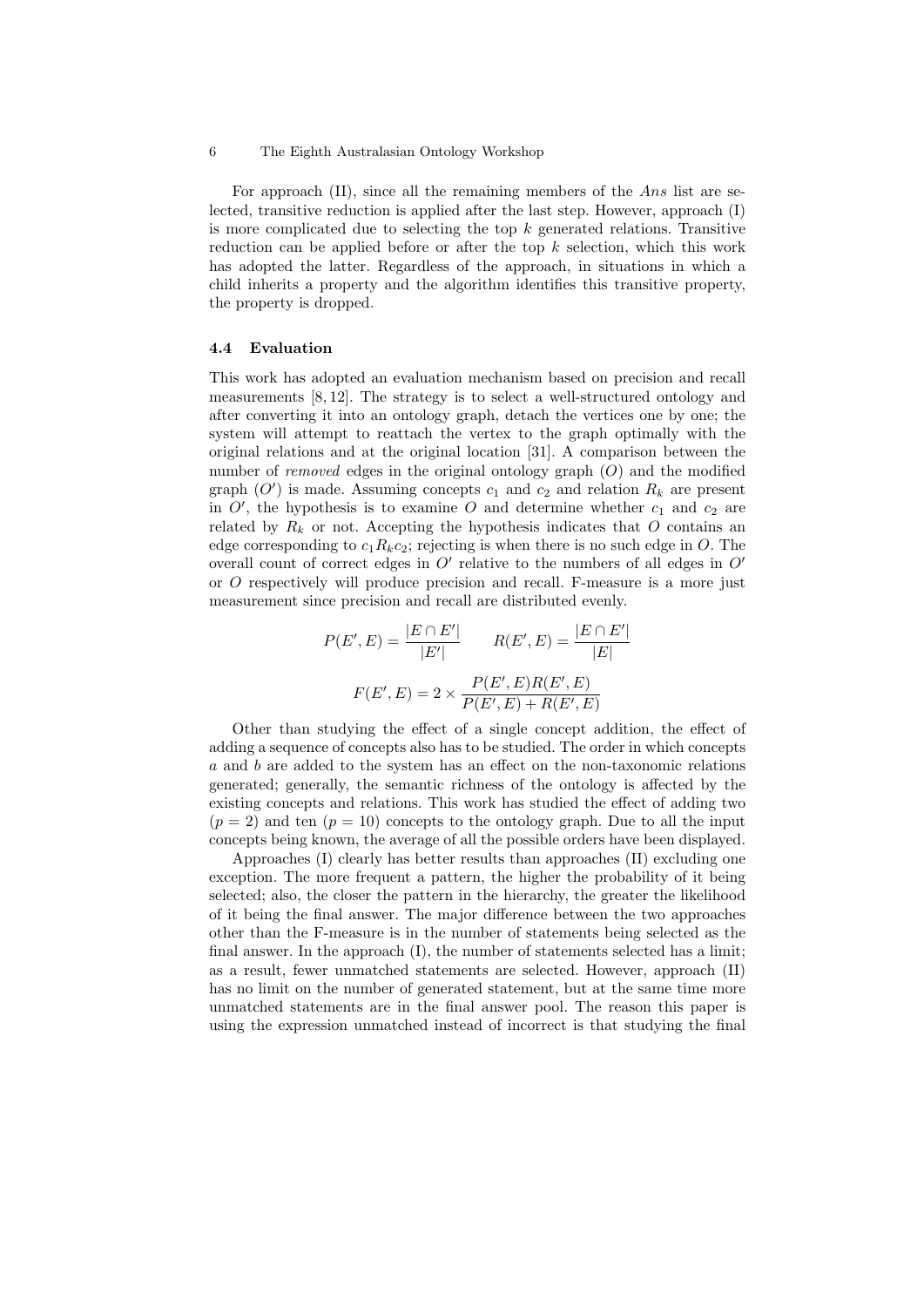|                | $p=1$    |          |         | $p=2$          |                |         | $p=10$         |          |                                                                                  |
|----------------|----------|----------|---------|----------------|----------------|---------|----------------|----------|----------------------------------------------------------------------------------|
|                |          |          |         |                |                |         |                |          | Precision Recall F-measure Precision Recall F-measure Precision Recall F-measure |
| Pizza          | $\Omega$ | $\Omega$ | unknown | $\theta$       | $\Omega$       | unknown | $\overline{0}$ | $\theta$ | unknown                                                                          |
| Travel         | 25.0     | 50.0     | 33.33   | 25.0           | 50.0           | 33.33   | 25.0           | 50.0     | 33.33                                                                            |
| Amino Acid     | 31.11    | 11.20    | 16.47   | 31.11          | 11.20          | 16.47   | 33.33          | 12.00    | 17.64                                                                            |
| Career         | 20.00    | 26.66    | 22.85   | 20.00          | 26.66          | 22.85   | 15.00          | 20.00    | 17.14                                                                            |
| Human and Pets | 16.66    | 17.39    | 17.02   | 16.66          | 17.39          | 17.02   | 14.28          | 16.66    | 15.38                                                                            |
| Movie          | 23.52    | 11.32    | 15.28   | 20.00          | 9.43           | 12.82   | 17.5           | 7.27     | 10.29                                                                            |
| OBOE           | $\theta$ | $\Omega$ | unknown | $\overline{0}$ | $\overline{0}$ | unknown | $\overline{0}$ | $\theta$ | unknown                                                                          |
| University     | 19.56    | 14.51    | 16.66   | 19.56          | 14.51          | 16.66   | 11.36          | 8.06     | 9.43                                                                             |
| Vehicle        | 14.28    | 18.18    | 16.0    | 14.28          | 18.18          | 16.0    | 23.07          | 27.27    | 25.0                                                                             |

Table 1. The experimental results of non-taxonomic learning for approach (I). The results are displayed in percentage.

Table 2. The experimental results of non-taxonomic learning for approach (II). The results are displayed in percentage.

|                | $p=1$    |          |         | $p=2$          |                |                                                                                  | $p=10$         |          |         |
|----------------|----------|----------|---------|----------------|----------------|----------------------------------------------------------------------------------|----------------|----------|---------|
|                |          |          |         |                |                | Precision Recall F-measure Precision Recall F-measure Precision Recall F-measure |                |          |         |
| Pizza          | 18.76    | 71.71    | 29.69   | 18.76          | 71.71          | 29.69                                                                            | 15.84          | 52.25    | 24.31   |
| Travel         | 46.15    | 42.85    | 44.44   | 46.15          | 42.85          | 44.44                                                                            | 56.25          | 32.14    | 40.90   |
| Amino Acid     | 52.50    | 63.00    | 57.27   | 52.50          | 63.00          | 57.27                                                                            | 59.42          | 41.0     | 48.52   |
| Career         | 50       | 50       | 50      | 50             | 50             | 50                                                                               | 37.5           | 25.0     | 30.00   |
| Human and Pets | 52.77    | 39.58    | 45.23   | 52.77          | 39.58          | 45.23                                                                            | 57.57          | 39.58    | 46.91   |
| Movie          | 45.16    | 70.0     | 54.90   | 48.83          | 70             | 57.53                                                                            | 49.33          | 61.66    | 54.81   |
| OBOE           | $\theta$ | $\theta$ | unknown | $\overline{0}$ | $\theta$       | unknown                                                                          | $\overline{0}$ | $\theta$ | unknown |
| University     | 20.40    | 28.57    | 23.80   | 20.40          | 28.57          | 23.80                                                                            | 25.00          | 28.57    | 26.66   |
| Vehicle        | $\theta$ | $\theta$ | unknown | $\overline{0}$ | $\overline{0}$ | unknown                                                                          | $\theta$       | $\theta$ | unknown |

results has shown that more than 50% of the unmatched statements are actually semantically and logically accurate, although, not present in the original answer pool. Nevertheless, Table (1) and 2 only display the result of correctly matched edges to the original graph.

# 5 Conclusion and Future Work

One ontology evolution operation is concept addition, which implies adding a concept by taxonomic and non-taxonomic relations. Commonly for changing an ontology some external information is required. In this work WordNet as an external source for generating similarities between concepts and relations has been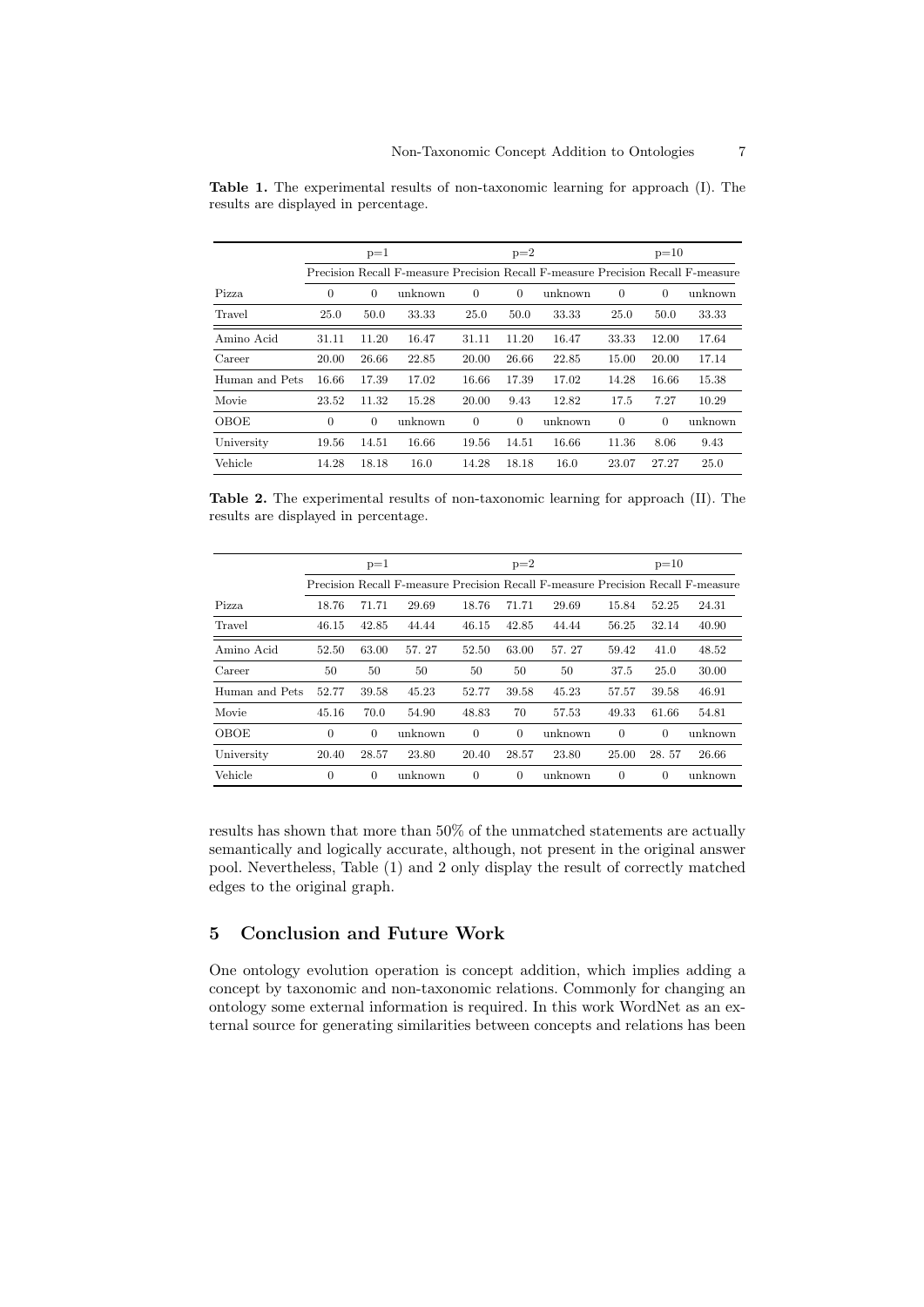selected. The semantic similarities generated by WordNet, self-information produced from patterns within ontologies, and the hierarchical structure of ontologies are the basis of approaches introduced in this paper. The focus is on intrinsic properties; presuming that intrinsic properties already exist, the assumption is that an input concept is more likely to have the same intrinsic properties as its siblings. Evaluation is based on calculating the precision and recall of detaching a node from an ontology and attempting to reattach it. The results displayed in this paper are based on this evaluation technique. Due to the poor F-measures generated by the introduced approaches, an investigation into the cause of this poor performance revealed that more than 50% of the statements that were considered incorrect are actually semantically accurate. These results if generated by an ontology expert, could easily be regarded as correct.

The next step for this research is to generate more complex non-taxonomic relations, such as statements including conjunction and disjunction. Throughout the development of this work, the need for a ternary and a quaternary comparison has been visible. Such a comparison is essential for generating more meaningful ontology statements. Another future direction is to develop a source capable of ternary and quaternary comparison.

### References

- 1. A V Aho, M R Garey, and J D Ullman. The transitive reduction of a directed graph. SIAM Journal on Computing, 1(2):131–137, 1972.
- 2. H. Peter Alesso and Craig F. Smith. Thinking on the Web: Berners-Lee, Godel and Turing. Wiley-Interscience, New York, NY, USA, 2008.
- 3. Christoph Böhm, Philip Groth, and Ulf Leser. Graph-based ontology construction from heterogenous evidences. In International Semantic Web Conference, pages 81–96, 2009.
- 4. Silvana Castano, Irma Sofia Espinosa Peraldi, Alfio Ferrara, Vangelis Karkaletsis, Atila Kaya, Ralf Moeller, Stefano Montanelli, Georgios Petasis, and Michael Wessel. Multimedia interpretation for dynamic ontology evolution. Journal of Logic and Computation, 19(5):859–897, October 2009.
- 5. Fabio Ciravegna, Alexiei Dingli, David Guthrie, and Yorick Wilks. Integrating information to bootstrap information extraction from web sites. In IJCAI'03 Workshop on Intelligent Information Integration, pages 9–14, 2003.
- 6. Thomas M. Cover and Joy A. Thomas. Elements of information theory. Wiley-Interscience, New York, NY, USA, 1991.
- 7. Gerard de Melo and Gerhard Weikum. Menta: inducing multilingual taxonomies from wikipedia. In Proceedings of the 19th ACM international conference on Information and knowledge management, CIKM '10, pages 1099–1108, New York, NY, USA, 2010. ACM.
- 8. K. Dellschaft and S. Staab. On how to perform a gold standard based evaluation of ontology learning. In Proceedings of the 5th International Semantic Web Conference (ISWC), 2006.
- 9. Takahira Yamaguchi Dept and Takahira Yamaguchi. Acquiring conceptual relationships from domain-specific texts. In Proceedings of the Second Workshop on Ontology Learning OL'2001, pages 0–2, 2001.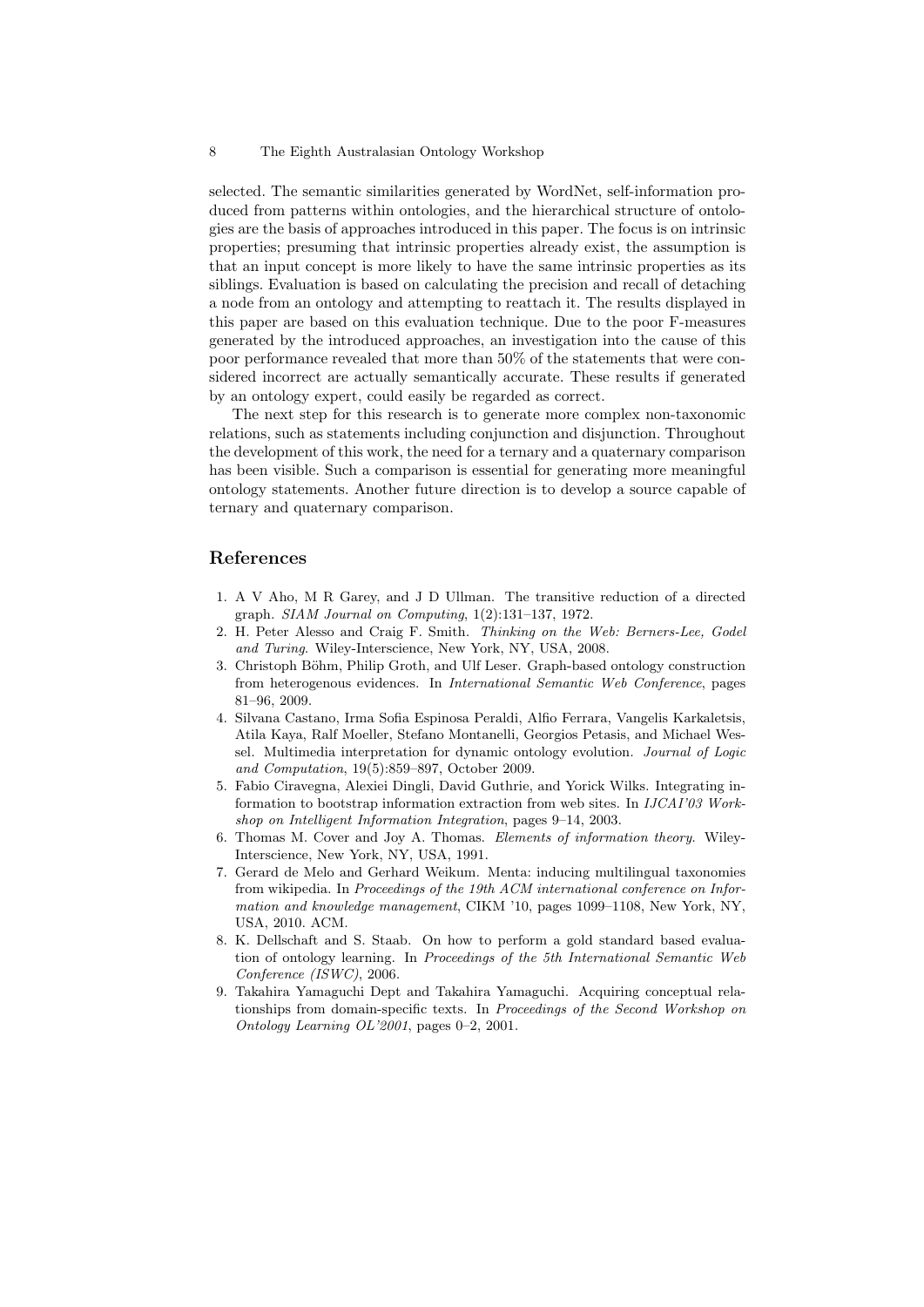- 10. Lucas Drumond and Rosario Girardi. A survey of ontology learning procedures. In Frederico Luiz Gonçalves de Freitas, Heiner Stuckenschmidt, Helena Sofia Pinto, Andreia Malucelli, and Óscar Corcho, editors, *WONTO*, volume 427 of CEUR Workshop Proceedings. CEUR-WS.org, 2008.
- 11. E. Drymonas, K. Zervanou, and E. Petrakis. Unsupervised ontology acquisition from plain texts: the ontogain system. In Proceedings of the 15th International Conference on Applications of Natural Language to Information Systems (NLDB), Wales, UK, 2010.
- 12. Jérôme Euzenat. Semantic precision and recall for ontology alignment evaluation. In Proceedings of the 20th international joint conference on Artifical intelligence, pages 348–353, San Francisco, CA, USA, 2007. Morgan Kaufmann Publishers Inc.
- 13. Ademir Roberto Freddo and Cesar Augusto Tacla. Integrating social web with semantic web - ontology learning and ontology evolution from folksonomies. In KEOD, pages 247–253, 2009.
- 14. T Gruber. A translation approach to portable ontology specifications. Knowledge Acquisition, 5(2):199–220, 1993.
- 15. Mark Hall. Ontology integration and evolution. SE Data and Knowledge Engineering, 10, May 2004.
- 16. J. Hartmann, P. Spyns, A. Giboin, D. Maynard, R. Cuel, M. C. Suarez-Figueroa, and Y. Sure. D1.2.3 methods for ontology evaluation. Technical report, Knowledge Web Consortium, 2005. Version 1.3.1, Available at: http://knowledgeweb.semanticweb.org/, Downloaded 2005-05-10.
- 17. Matthew Horridge, Holger Knublauch, Alan Rector, Robert Stevens, and Chris Wroe. A Practical Guide To Building OWL Ontologies Using Prot eg e 4 and CO-ODE Tools. The University Of Manchester, 1.2 edition, March 2009.
- 18. Daniel C. Howe. Rita: creativity support for computational literature. In Proceeding of the seventh ACM conference on Creativity and cognition, pages 205–210, New York, NY, USA, 2009. ACM.
- 19. Pieter De Leenheer. On Community-based Ontology Evolution. PhD thesis, Vrije Universiteit Brussel, Brussels, Belgium., 2009.
- 20. A. Maedche and S. Staab. Mining non-taxonomic conceptual relations from text. In Proceedings of the 12th European Knowledge Acquisition Workshop (EKAW), Juan-les-Pins, France, 2000.
- 21. Yuxin Mao. A semantic-based genetic algorithm for sub-ontology evolution. Information Technology Journal, 9:609–620, 2010.
- 22. Diana Maynard, Diana Maynard, Wim Peters, and Marta" Sabou. Change management for metadata evolution. International Workshop on Ontology Dynamics (IWOD) at European Semantic Web Conference, 2007.
- 23. D.L. McGuinness and F. van Harmelen. OWL web ontology language overview. World Wide Web Consortium, Feb 2004.
- 24. Mohamed Mhiri and Faïez Gargouri. Using ontologies to resolve semantic conflicts in information systems design. In Proceedings of The first International Conference on ICT and Accessibility, Hammamet, Tunisia, April 2007. The first International Conference on ICT and Accessibility.
- 25. Victoria Nebot and Rafael Berlanga. Efficient retrieval of ontology fragments using an interval labeling scheme. Information Sciences, 179(24):4151 – 4173, 2009.
- 26. Chokri Ben Necib and Johann Christoph Freytag. Using ontologies for database query reformulation. In ADBIS (Local Proceedings), 2004.
- 27. Mathias Niepert, Cameron Buckner, and Colin Allen. A dynamic ontology for a dynamic reference work. In Proceedings of the 7th ACM/IEEE-CS joint conference on Digital libraries, JCDL '07, pages 288–297, New York, NY, USA, 2007. ACM.